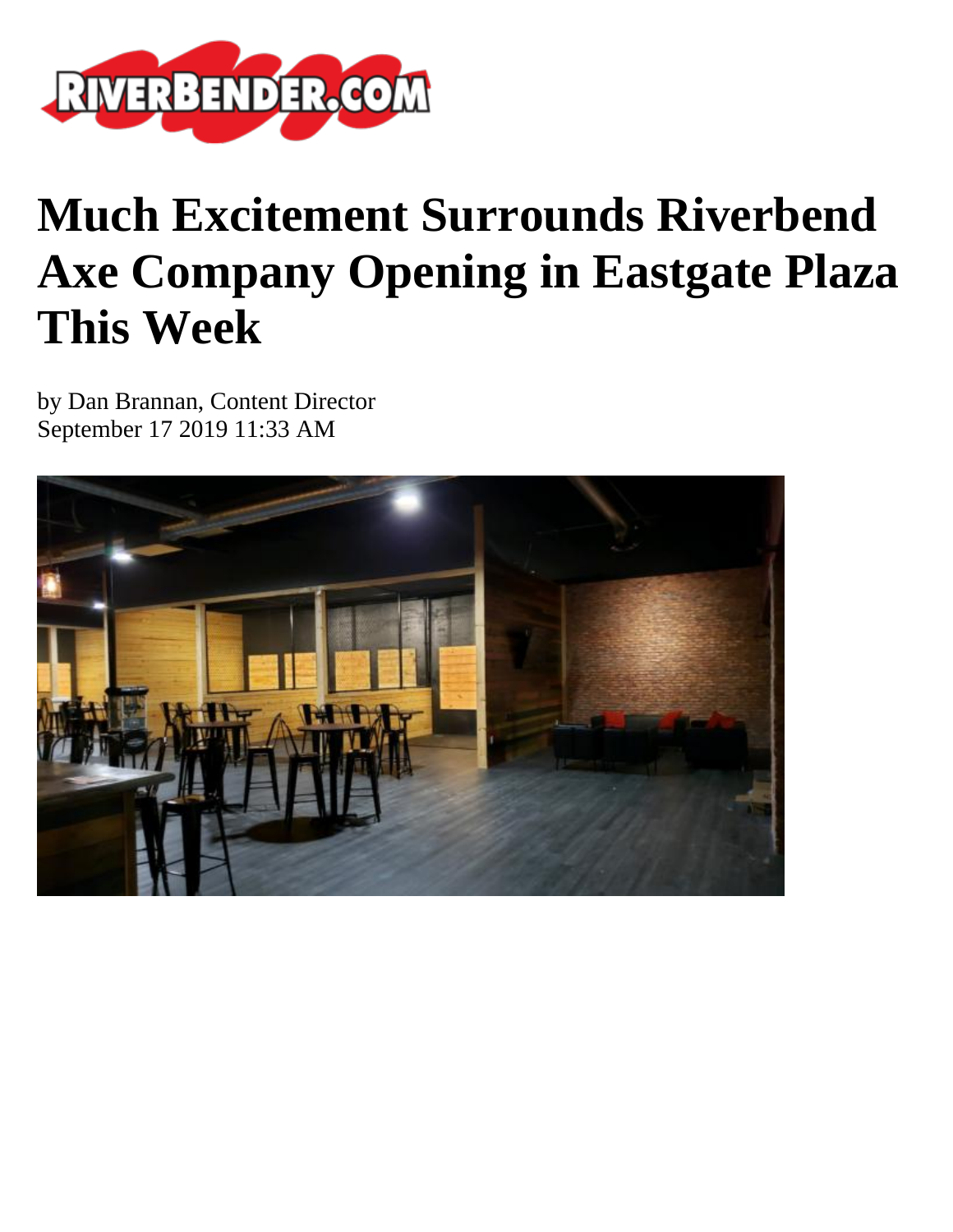

EAST ALTON - Riverbend Axe Throwing officially opens its doors Saturday at 205 Eastgate Plaza in East Alton and it welcomes the public to come out to the new state-ofthe-art location.

Riverbend Axe Throwing (LLC) was officially formed Aug. 1, 2019. Dan and Erika Brynildsen are the owners and managers of Riverbend Axe Throwing.

"Our focus is to give a fresh new 'thing to do' in the Riverbend area," said Dan Brynildsen. "We plan to be a business that gives back to the community, pledging 10 percent of our profit every month to a different charity that is doing good in our community.

"We also want to encourage the sport of axe throwing, we will have leagues and we are affiliated with the WATL - World Axe Throwing League for regional/national/world competition. It's axe throwing... but not just axe throwing, we plan to be a cool urban hang-out that features axe throwing and is a fun place to hang out with friends. Axe throwing is for everyone... a throwing coach will teach you how to throw and make sure everyone is safe and has fun.

"We recommend ages 10-plus with parent supervision/discretion. Bring your own food there's plenty of good food around, bring whatever you want or have it delivered. Buy your drinks from us, great selection of domestic and craft beer as well as spritzers and wine as well."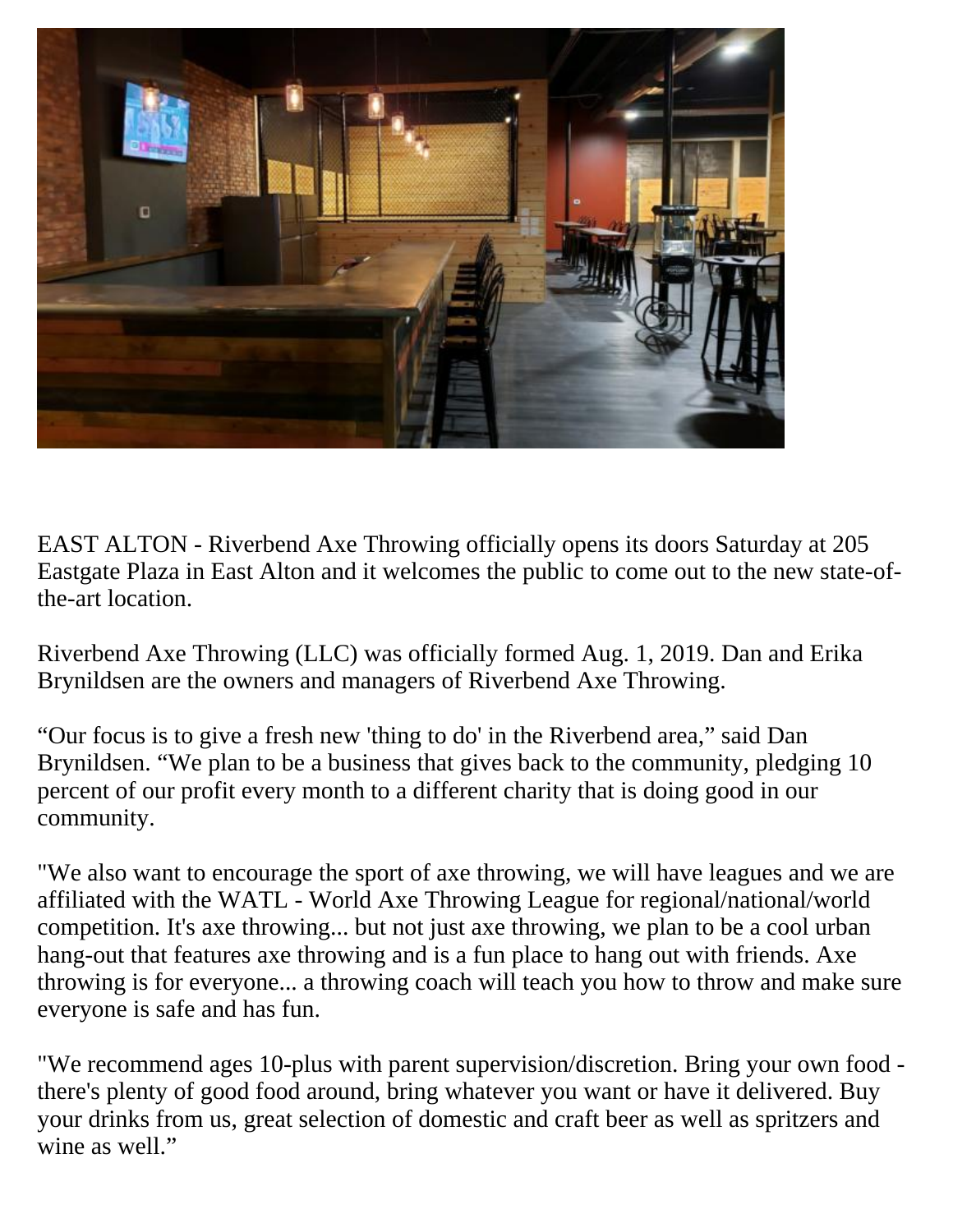Dan Brynildsen said the new axe throwing business is a great spot for events; birthdays, bachelor(ette) parties, corporate outings, date nights, guys, night, girls night, live music and entertainment.

Dan and Erika both grew up in the Riverbend area, both are graduates of Alton High School. Dan grew up playing hockey at the East Alton Ice Arena, from it's opening, playing youth hockey, though high school, for SIUE, and now runs a men's league playing every Sunday night. Dan is currently an IT manager for a large corporation in Chesterfield Mo., and Erika is a Registered Nurse who works for Mercy Hospital St. Louis. They currently live in Glen Carbon with their four kids who are all excited to own an axe throwing place.

Dan's parents own the WOW event centers in Alton and his brothers own and operate Germania Brew Haus, also in Alton.

"This is a new venture for us, we have done our research and we are confident that we're hitting this market at the perfect time," Dan said. "Axe throwing is starting to become a popular thing to do and people are very excited. We can't wait to bring axe throwing to the Riverbend area and be part of the excitement that is the revitalization of Eastgate Plaza."

"We will feature a bar and a lounge area with TV's, as well as seven lanes for axe throwing, each lane will have two targets. We can accommodate everything from a twoperson date night to a 100-person company outing and catering packages are available."

Contact: Dan Brynildsen, (618) 972-1802 or Erika Brynildsen (618) 920-5978 riverbendaxethrowing@gmail.com, on Facebook and Instagram @riverbendaxethrowing.